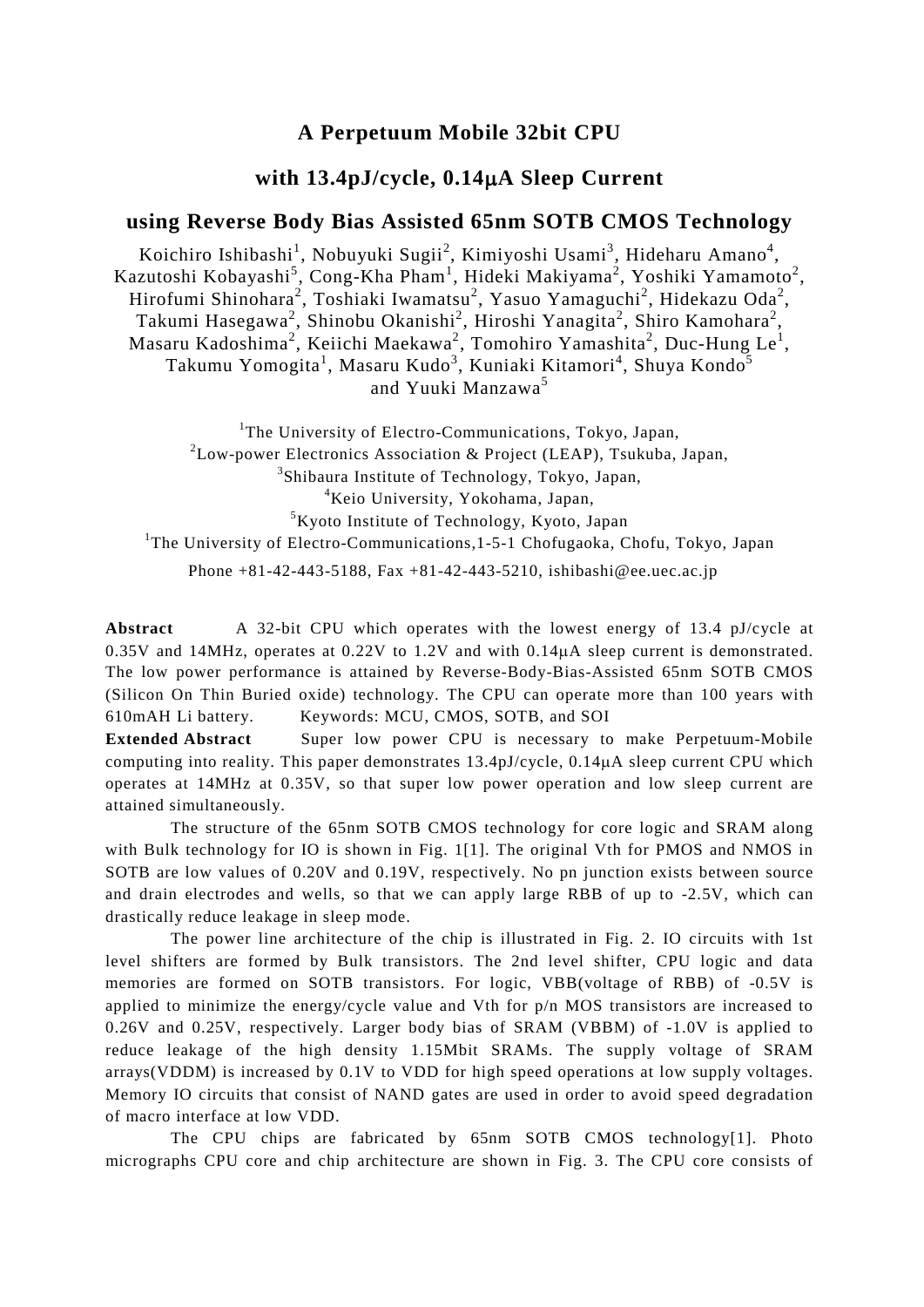in-order 5-stage pipeline, and 4 blocks of 32Kword X 9 data memory. Instructions are fed from an instruction memory out of the chip through the IO circuits. The CPU core, which consists of 50.1K gate logic and 1.15 Mbit 6T SRAM arrays and occupies 2.1 mm<sup>2</sup>. The CPU chips are also fabricated by 65nm Bulk-only CMOS using the same mask pattern to compare characteristics of CPUs for SOTB and Bulk technologies.

Fmax of 32bit CPU core was measured as shown in Fig. 4. A simple test program to check the CPU functions including ADD and the data memory read/write operations is carried out for the measurements. While instructions are supplied from ROM outside of the chip, data is stored in the data memory inside the chip. CPU on Bulk CMOS operates down to 0.5V however the Fmax is only 1MHz. CPU on SOTB CMOS with VBB of -0.5V can operate down to 0.22V and 1MHz. It operates 14MHz at 0.35V and 46MHz at 0.5V. The CPU on SOTB operates at lower supply voltage than Bulk by 0.28V, and operate faster by the factor of X46 at a supply voltage of 0.5V.

Energy per cycle of the 32bit CPU is shown in Fig. 5. The energy includes both energy for CPU logic and data RAM. When VBB(Logic RBB voltage) and VBBM(Memory RBB voltage) are suitably applied, the Emin can be drastically reduced and it reaches to 13.4pJ at VDD of 0.35V and VDDM(Supply voltage for memory) of 0.45V. Even when the CPU operates by Emin at 0.35V, it operates at high frequency of 14MHz, while CPU of ref[3] operates at Emin at only 73KHz. Therefore, the CPU on SOTB can achieve high performance with the smallest energy per cycle value.

Sleep current of the 32bit CPU when large VBB is applied is shown in Fig. 6. We can reduce the sleep current by more than three orders of magnitude when the VBB of -2.5V is applied. The effect to reduce the sleep current can be achieved even when temperature increases as shown in Fig.6. Therefore, we can prevent thermal runaway which is caused by positive feedback of leakage and temperature.

The operating and sleep current of CPU is normaly trade off on MCUs as shown in Fig. 7. The CPU of this work can reduce both sleep current and operating current simultaneously, and it can reaches  $38\mu$ A/MHz operating current and 0.14 $\mu$ A sleep current.

We have estimated average current and battery life when CPUs are used with 610 mAH battery(equivalent to CR2032 Li coin battery), and capable energy harvesters as shown Table 1. When the CPU becomes sleep mode for 100s after it operates at 100ms periodically on SOTB, the estimated life of the battery becomes 134 years. This life is longer than that uses commercially available CPUs at any operation-sleep time ratio. The CPU operates at average current of  $0.52\mu$ A, and it eternally continue to operate even with the embient light energy harvesters that generates  $10\mu A/cm^2$  in door.

This work was performed as "Ultra-Low Voltage Device Project" funded and supported by the Ministry of Economy, Trade and Industry (METI) and the New Energy and Industrial Technology Development Organization (NEDO). This work is supported by VLSI Design and Education Center(VDEC), the University of Tokyo in collaboration with Synopsys, Inc, Cadence Design Systems, Inc, and Mentor Graphics, Inc.

[1] Y. Yamamoto, H. Makiyama, H. Shinohara, T. Iwamatsu et al.,"Ultralow-Voltage Operation of Silicon-on-Thin-BOX (SOTB) 2Mbit SRAM Down to 0.37 V Utilizing Adaptive Back Bias," VLSI Technology Symposium , pp. T212-213, June 2013.

[2] S. Jain, S. Khare, S. Yada, A. V et al., "A 280mV-to-1.2V Wide-Operating-Range IA-32 Processor in 32nm CMOS," ISSCC Dig. Tech. Papers, pp. 66-67, Feb., 2012.

[3] G. Chen, M. Fojtik, D. Kim, D. Fick et al., "Millimeter-Scale Nearly Perpetual Sensor System with Stacked Battery and Solar Cells," ISSCC Dig. Tech. Papers, pp. 288-289, Feb., 2010.